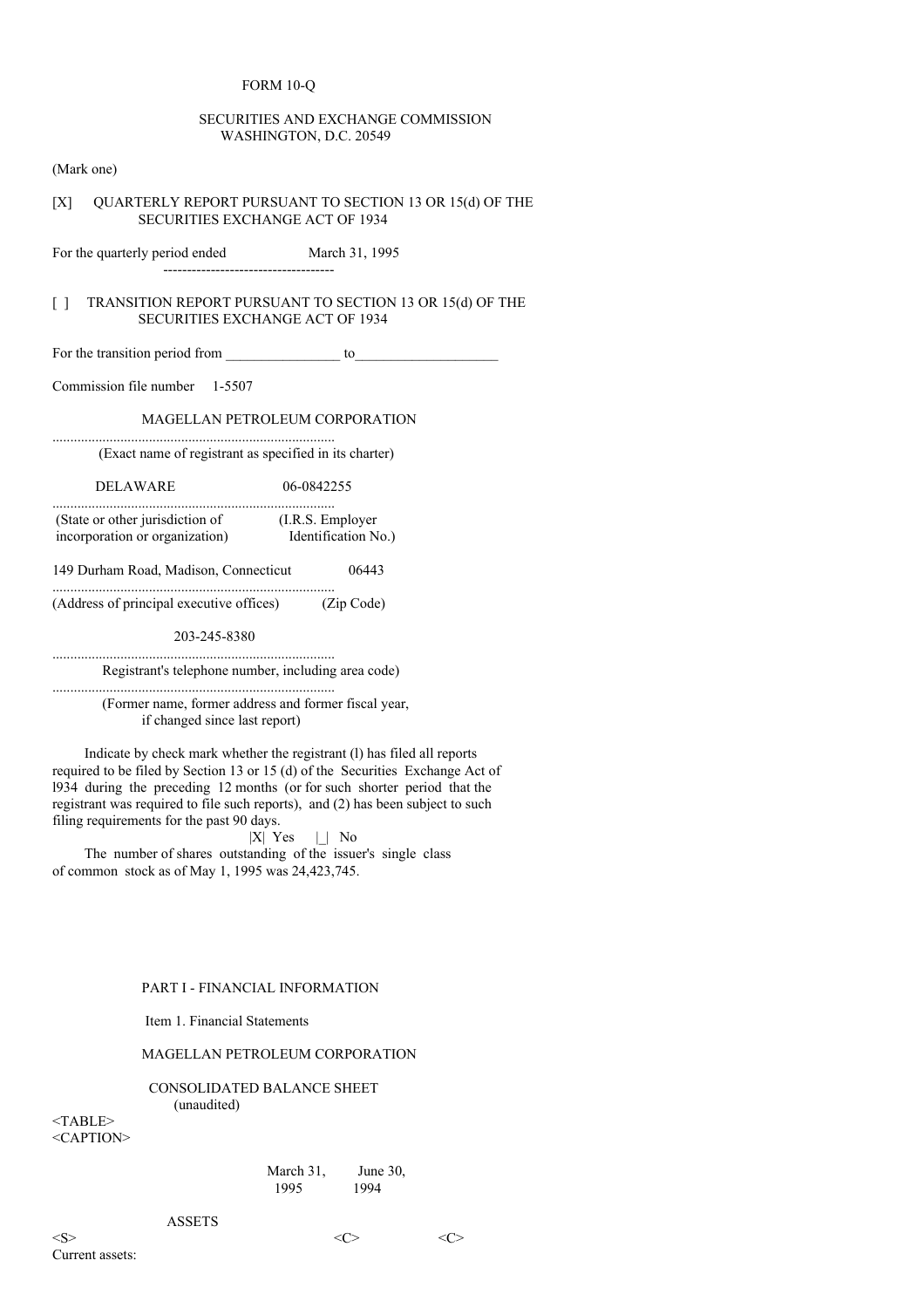| Property and equipment:<br>Less accumulated depletion, depreciation                                                                                | Oil and gas properties (full cost method)  61,881,892 57,573,344<br>37,044,490 35,377,586 |
|----------------------------------------------------------------------------------------------------------------------------------------------------|-------------------------------------------------------------------------------------------|
|                                                                                                                                                    |                                                                                           |
| Other assets:                                                                                                                                      | ------------ -----------                                                                  |
|                                                                                                                                                    | \$48,491,954 \$46,430,711                                                                 |
|                                                                                                                                                    | ==========================                                                                |
|                                                                                                                                                    | LIABILITIES AND STOCKHOLDERS' EQUITY                                                      |
|                                                                                                                                                    |                                                                                           |
| Current liabilities:                                                                                                                               |                                                                                           |
|                                                                                                                                                    |                                                                                           |
| Long term liabilities and minority interests:                                                                                                      | 27,047,194 25,921,449                                                                     |
| Stockholders' equity:<br>Common stock, par value \$.01 per share:<br>Authorized 50,000,000 shares<br>Outstanding 24,423,745 and 24,387,107 shares, |                                                                                           |
|                                                                                                                                                    | ----------- -----------<br>43,254,688 43,226,565                                          |
|                                                                                                                                                    | 18,813,950 18,316,118                                                                     |
|                                                                                                                                                    | ------------<br>\$48,491,954 \$46,430,711                                                 |
|                                                                                                                                                    |                                                                                           |

# PART I - FINANCIAL INFORMATION

Item 1. Financial Statements

# MAGELLAN PETROLEUM CORPORATION

CONSOLIDATED STATEMENT OF OPERATIONS

(unaudited)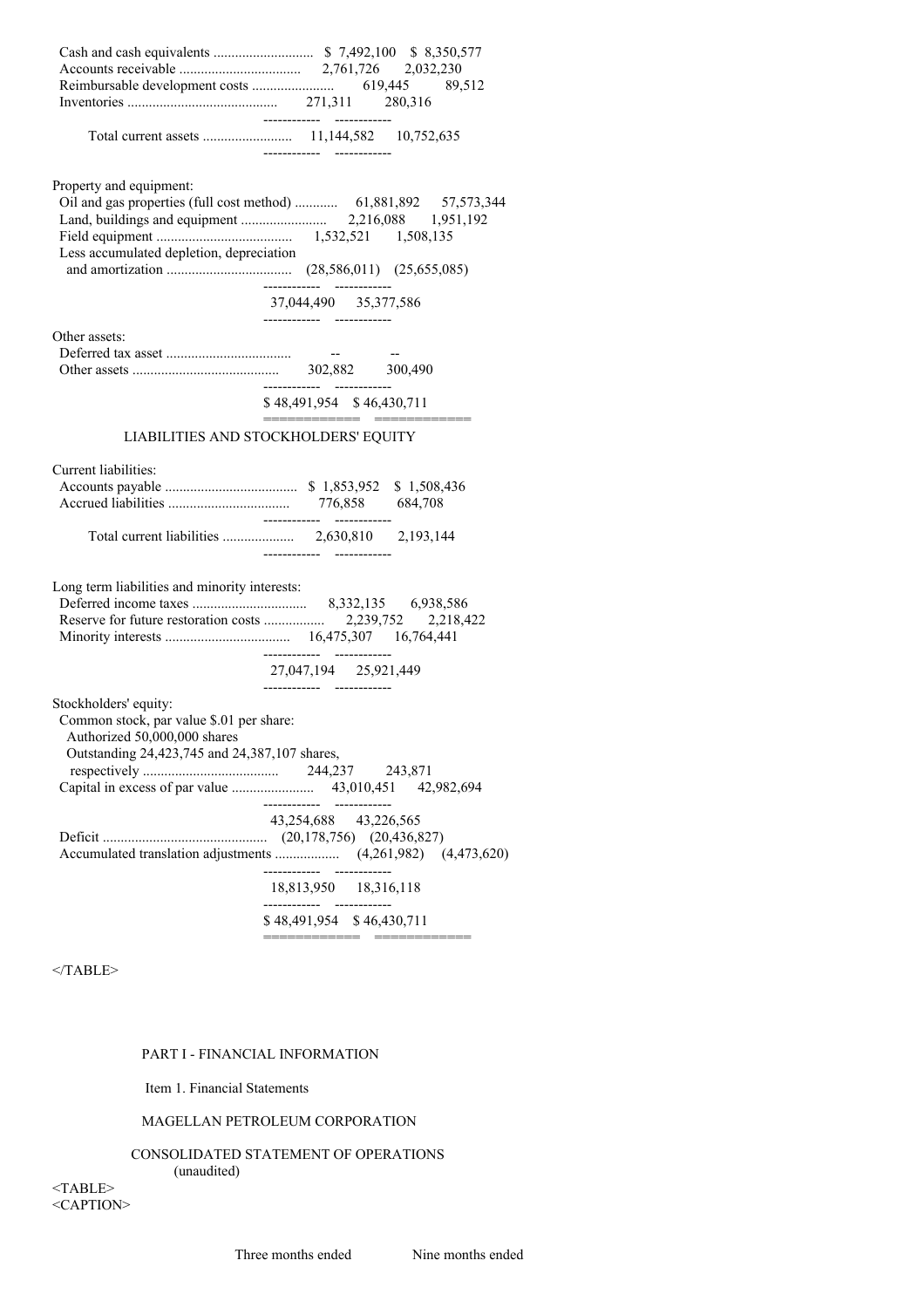|                                                                                                                                                                                                          | March 31,                                       | March 31,                                                                |                                                                                                                                           |  |
|----------------------------------------------------------------------------------------------------------------------------------------------------------------------------------------------------------|-------------------------------------------------|--------------------------------------------------------------------------|-------------------------------------------------------------------------------------------------------------------------------------------|--|
| 1995                                                                                                                                                                                                     | 1994 1995                                       | 1994<br>$---$                                                            |                                                                                                                                           |  |
| $<\!\!S\!\!>$                                                                                                                                                                                            | $\langle C \rangle$ $\langle C \rangle$         | $\langle C \rangle$                                                      |                                                                                                                                           |  |
| Revenues:                                                                                                                                                                                                |                                                 | 3,940,998 3,334,213 11,052,025 9,990,122                                 |                                                                                                                                           |  |
|                                                                                                                                                                                                          |                                                 |                                                                          |                                                                                                                                           |  |
| Costs and expenses:<br>Depletion, depreciation and<br>Auditing, accounting and<br>Shareholder communications<br>Expenses (recovery) related to Sagasco<br>tender offer and litigation $-61,171$ -423,493 | 7,210                                           | 1,003,577 891,970 2,776,080<br>25,469 89,687 140,359<br>22,480<br>21,082 | 926,500<br>2,599,961<br>534,649<br>152,084<br>728,494                                                                                     |  |
|                                                                                                                                                                                                          |                                                 | 2,755,822 2,599,901 7,991,640 8,177,127                                  |                                                                                                                                           |  |
| Income before minority interests                                                                                                                                                                         |                                                 |                                                                          |                                                                                                                                           |  |
| Income (loss) before income taxes  532,399 284,115 1,209,327                                                                                                                                             |                                                 |                                                                          | 338,803<br>835,239                                                                                                                        |  |
|                                                                                                                                                                                                          |                                                 |                                                                          |                                                                                                                                           |  |
| Average number of shares<br>Net income (loss) per share  \$                                                                                                                                              | .01                                             | \$<br>$.01\;\;{\rm S}$                                                   | (.02)                                                                                                                                     |  |
| $<$ /TABLE><br>$<$ TABLE><br><caption></caption>                                                                                                                                                         |                                                 |                                                                          |                                                                                                                                           |  |
| CONSOLIDATED STATEMENT OF CHANGES IN STOCKHOLDERS' EQUITY<br>(unaudited)                                                                                                                                 |                                                 |                                                                          |                                                                                                                                           |  |
| Number<br>of shares<br>stock                                                                                                                                                                             | Capital in<br>Common<br>excess of<br>par value  | Accumulated<br>Deficit                                                   | translation<br>adjustments<br>Total                                                                                                       |  |
| $<\ge$<br><<><br><<><br>June 30, 1994<br>Net income<br>$\hspace{0.05cm} -\hspace{0.05cm} -\hspace{0.05cm}$<br>Currency<br>translation                                                                    | $\langle C \rangle$<br>$\overline{\phantom{a}}$ | $<\infty$<br>258,071<br>$\overline{\phantom{a}}$<br>211,638              | $<\infty$<br>$\langle C \rangle$<br>24,387,107 \$ 243,871 \$ 42,982,694 \$(20,436,827) \$ (4,473,620) \$ 18,316,118<br>258,071<br>211,638 |  |
| adjustments<br>Common stock issued<br>to directors<br>16,638<br>Exercise of stock options<br>20,000                                                                                                      | 166<br>12,957<br>200                            | 14,800<br>15,000                                                         | 13,123                                                                                                                                    |  |
| March 31, 1995  24, 423, 745 \$244, 237 \$43, 010, 451 \$(20, 178, 756) \$(4, 261, 982) \$18, 813, 950                                                                                                   |                                                 |                                                                          |                                                                                                                                           |  |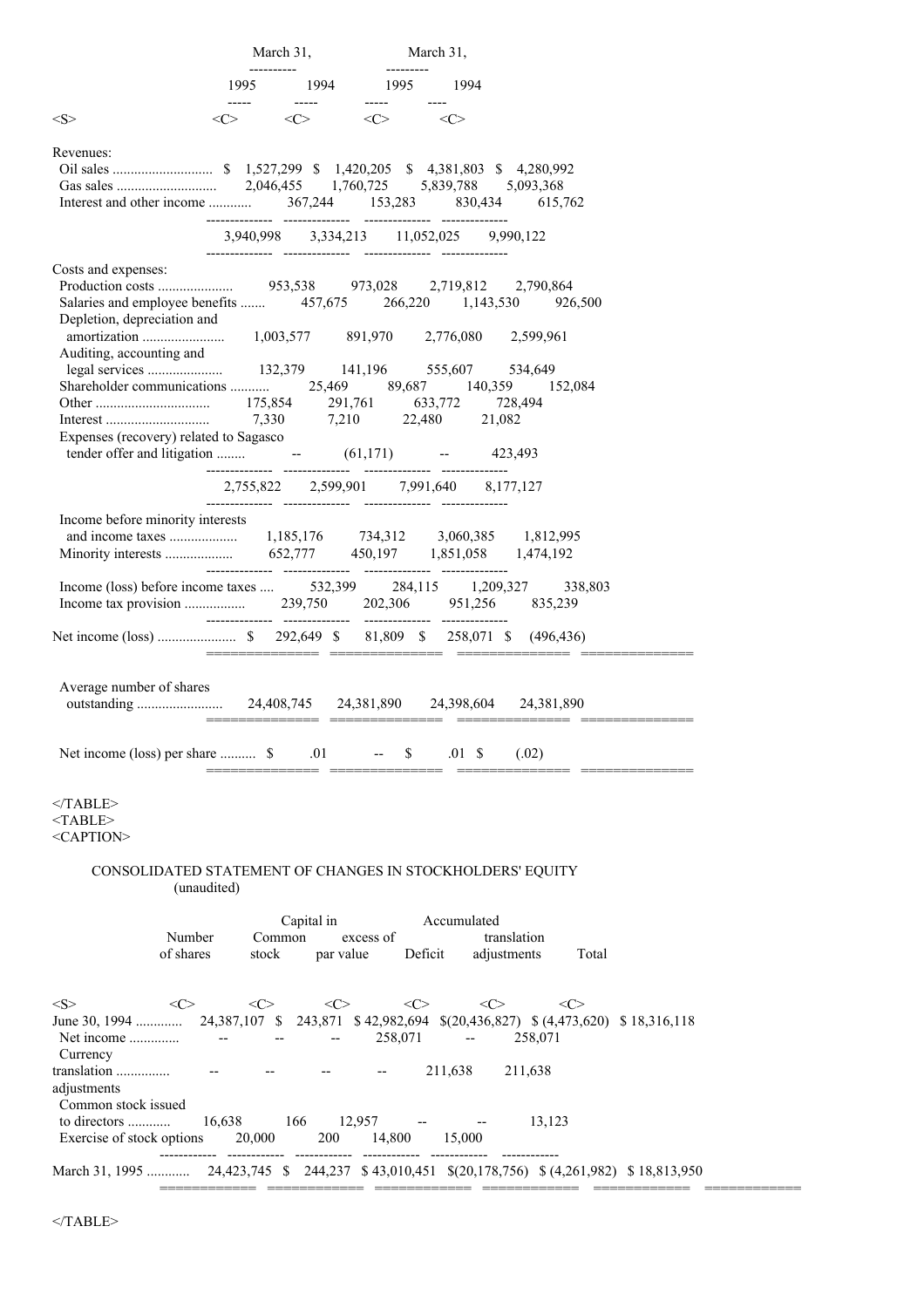# PART I - FINANCIAL INFORMATION

# Item 1. Financial Statements

# MAGELLAN PETROLEUM CORPORATION

# CONSOLIDATED STATEMENT OF CASH FLOWS

(unaudited)

<TABLE> <CAPTION>

### Nine months ended March 31, 1995 1994

| <s></s>                                                                                                                                                                                                        | $<\!\!C\!\!>$ | <c></c>                      |  |
|----------------------------------------------------------------------------------------------------------------------------------------------------------------------------------------------------------------|---------------|------------------------------|--|
| <b>Operating Activities:</b><br>Adjustments to reconcile net loss<br>to net cash provided by operating activities:<br>Increase (decrease) in operating assets and liabilities:<br>Accounts payable and accrued |               |                              |  |
|                                                                                                                                                                                                                |               |                              |  |
| Investing Activities:                                                                                                                                                                                          |               |                              |  |
| <b>Financing Activities:</b><br>Exercise of MPC stock options and stock issued                                                                                                                                 | 28,123        |                              |  |
|                                                                                                                                                                                                                | ------------- |                              |  |
| Effect of exchange rate changes on cash                                                                                                                                                                        |               |                              |  |
| Net decrease in cash and<br>Cash and cash equivalents at                                                                                                                                                       |               |                              |  |
| Cash and cash equivalents at                                                                                                                                                                                   |               | ============================ |  |

 $<$ /TABLE>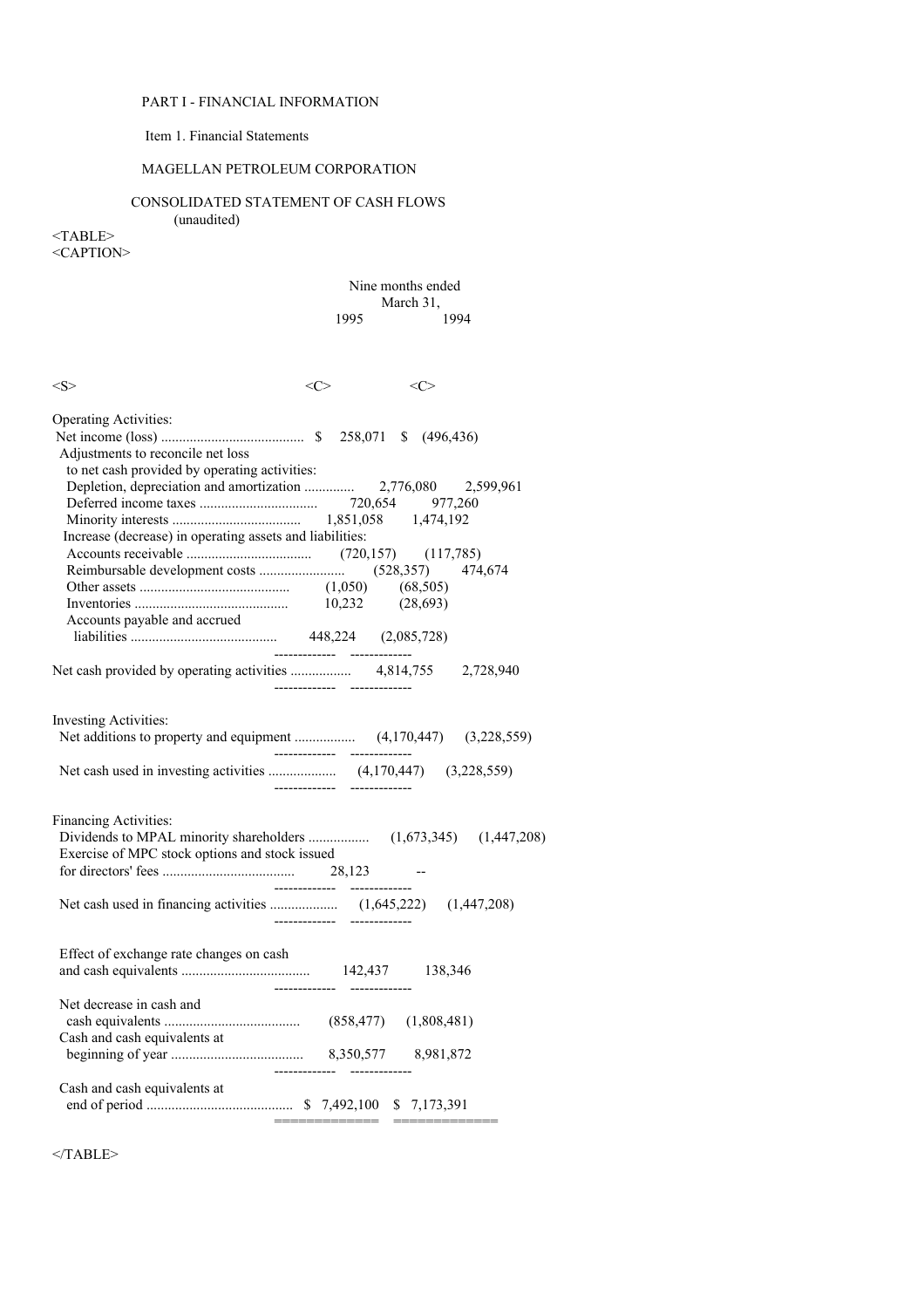### PART I - FINANCIAL INFORMATION

#### MAGELLAN PETROLEUM CORPORATION

March 31, 1995

Item 1. Financial Statements - Notes

The information for the three and nine month periods ended March 31, 1995 and 1994, is unaudited but includes all adjustments which the Company considers necessary for a fair presentation of the results of operations for those periods. All adjustments are of a normal recurring nature. The consolidated financial statements include the Company's 50.7% owned subsidiary, Magellan Petroleum Australia Limited ("MPAL").

Item 2. Management's Discussion and Analysis of Financial Condition and Results of Operations

Liquidity and Capital Resources

#### Consolidated

At March 31, 1995, the Company on a consolidated basis had approximately \$7,492,000 of cash and cash equivalents. A summary of the major changes in cash items during the period is as follows:

| Cash and cash equivalents at beginning of year    | \$8,351,000 |
|---------------------------------------------------|-------------|
| Cash provided by operations                       | 4.815,000   |
| Net additions to property and equipment           | (4,170,000) |
| Cash dividends paid to MPAL minority shareholders | (1,673,000) |
| Other<br>169,000                                  |             |
|                                                   |             |
| Cash and cash equivalents at end of period        | \$7,492,000 |

==========

### As to the Company (unconsolidated)

At March 31, 1995, Magellan Petroleum Corporation ("MPC"), on an unconsolidated basis, had cash and cash equivalents of approximately \$1,686,000. MPC's normal annual operating budget is approximately \$800,000 and its current cash position and its future dividends from MPAL should be adequate to meet its current cash requirements. MPC also has available a \$1.5 million bank line of credit. MPC has in the past invested and may in the future invest substantial portions of its available funds to maintain its majority interest in MPAL.

#### PART I - FINANCIAL INFORMATION

#### MAGELLAN PETROLEUM CORPORATION

March 31, 1995

### Item 2. Management's Discussion and Analysis of Financial Condition and Results of Operations (Cont'd)

MPC is also a 10% participant in MPAL's Baca County, Colorado drilling project (MPAL 90%). MPC's committment for drilling the initial three wells in the project is approximately \$150,000.

#### As to MPAL

At March 31, 1995, MPAL had cash and cash equivalents of approximately \$5,806,000 MPAL has budgeted approximately \$1.0 million for exploration in fiscal 1995 in comparison to the \$1.6 million incurred during fiscal 1994. The current composition of MPAL's oil and gas reserves are such that the Company's future revenues in the long term are expected to be derived from the sale of gas in Australia.

MPAL expects to fund its exploration and development costs through its cash flow from Australian operations, and if necessary, any additional requirements from its A.\$10 million bank line of credit.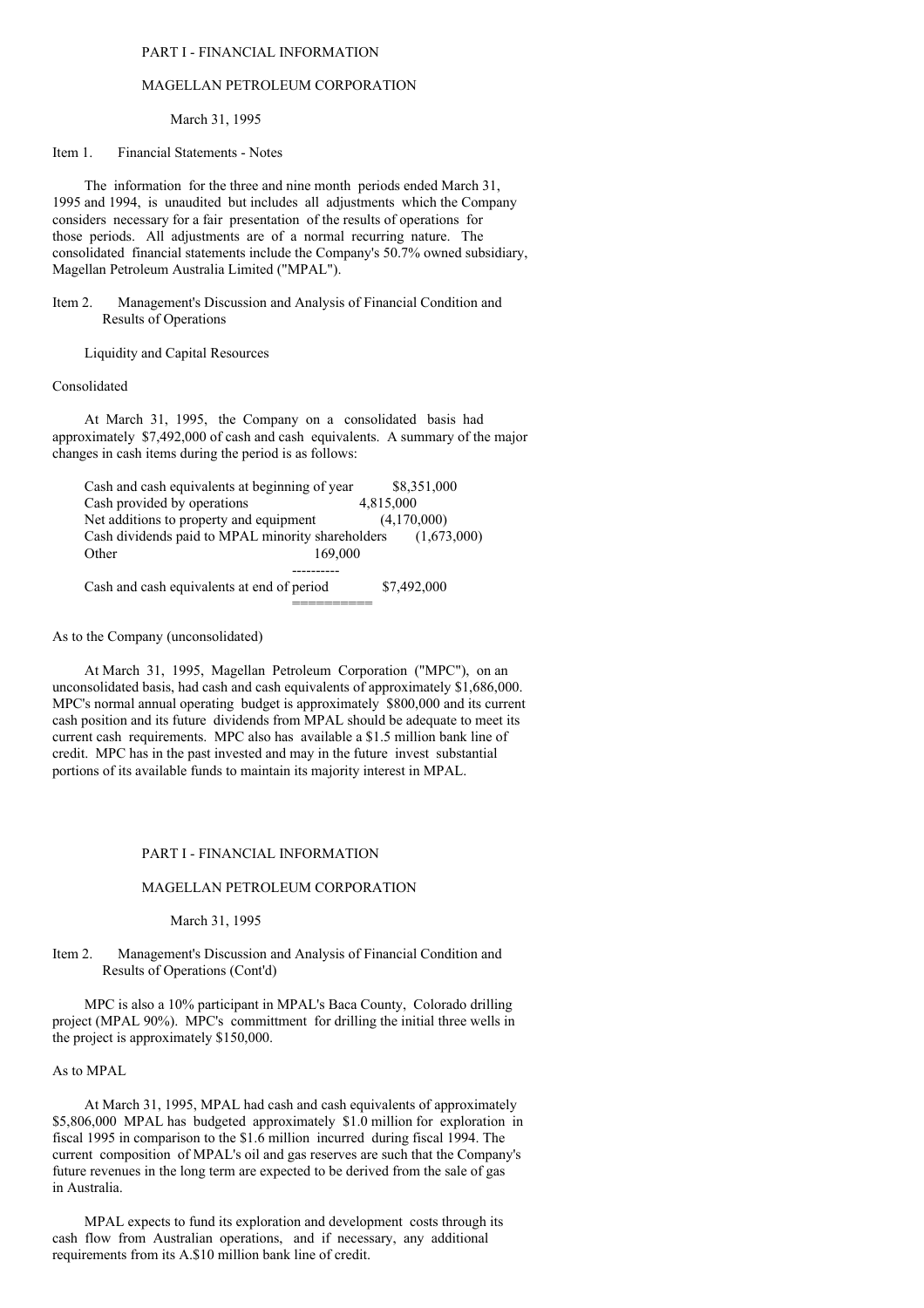Results of Operations

Three month period ended March 31, 1995 vs. March 31, 1994.

The Company had consolidated net income of \$292,649 for the three month period ended March 31, 1995 compared to net income of \$81,809 for the comparable 1994 period. The components of consolidated net income for the comparable periods were as follows: <TABLE>

<CAPTION>

|     | Three month period ended           |           |             |             |  |  |  |  |
|-----|------------------------------------|-----------|-------------|-------------|--|--|--|--|
|     |                                    | March 31, |             |             |  |  |  |  |
|     |                                    | 1995      | 1994        |             |  |  |  |  |
| < S |                                    |           | <c></c>     |             |  |  |  |  |
|     | MPC unconsolidated pretax loss     |           | \$(137,794) | \$(178,092) |  |  |  |  |
|     | MPC income tax expense             |           | (311)       |             |  |  |  |  |
|     | Share of MPAL pretax income        |           | 670,193     | 462,207     |  |  |  |  |
|     | Share of MPAL income tax provision |           | (239, 439)  | (202, 306)  |  |  |  |  |
|     |                                    |           |             |             |  |  |  |  |
|     | Consolidated net income            |           | \$292,649   | \$ 81,809   |  |  |  |  |
|     |                                    |           |             |             |  |  |  |  |
|     | Net income per share               |           | \$.01       |             |  |  |  |  |
|     |                                    |           |             |             |  |  |  |  |

 $<$ /TABLE>

### PART I FINANCIAL INFORMATION

### MAGELLAN PETROLEUM CORPORATION

March 31, 1995

### Item 2. Management's Discussion and Analysis of Financial Condition and Results of Operations (Cont'd)

#### Oil and Gas Sales

Oil and gas sales (in thousands) by geographic location for the comparable periods were as follows:  $\langle TABLE \rangle$ <CAPTION>

|                      | Three month period ended March 31, |               |         |               |  |  |  |
|----------------------|------------------------------------|---------------|---------|---------------|--|--|--|
|                      | 1995                               | 1995          | 1994    | 1994          |  |  |  |
|                      | <b>Sales</b>                       | $\frac{0}{0}$ | Sales   | $\frac{0}{0}$ |  |  |  |
| $<\leq>$             |                                    |               | ( :     |               |  |  |  |
| Australia            | \$3,418                            | 96            | \$3,039 | 96            |  |  |  |
| <b>United States</b> | 156                                | 4             | 142     | 4             |  |  |  |
|                      |                                    |               |         |               |  |  |  |
|                      | \$3,574                            | 100           | \$3,181 | 100           |  |  |  |
|                      |                                    |               |         |               |  |  |  |

### $<$ /TABLE>

# Oil Sales

Oil sales increased by 8% in fiscal 1995. Oil sales in Australia increased because of an 11% increase in oil prices which were partially offset by a 3% decrease in the number of units sold. This increase was also assisted by a 6% increase in the value of the Australian dollar. MPAL's share of oil sales in the United States decreased as the number of units sold decreased 18% with a 25% increase in oil prices. Oil unit sales in barrels ("bbls"), the average price per barrel sold and the average daily production during the periods indicated were as follows: <TABLE>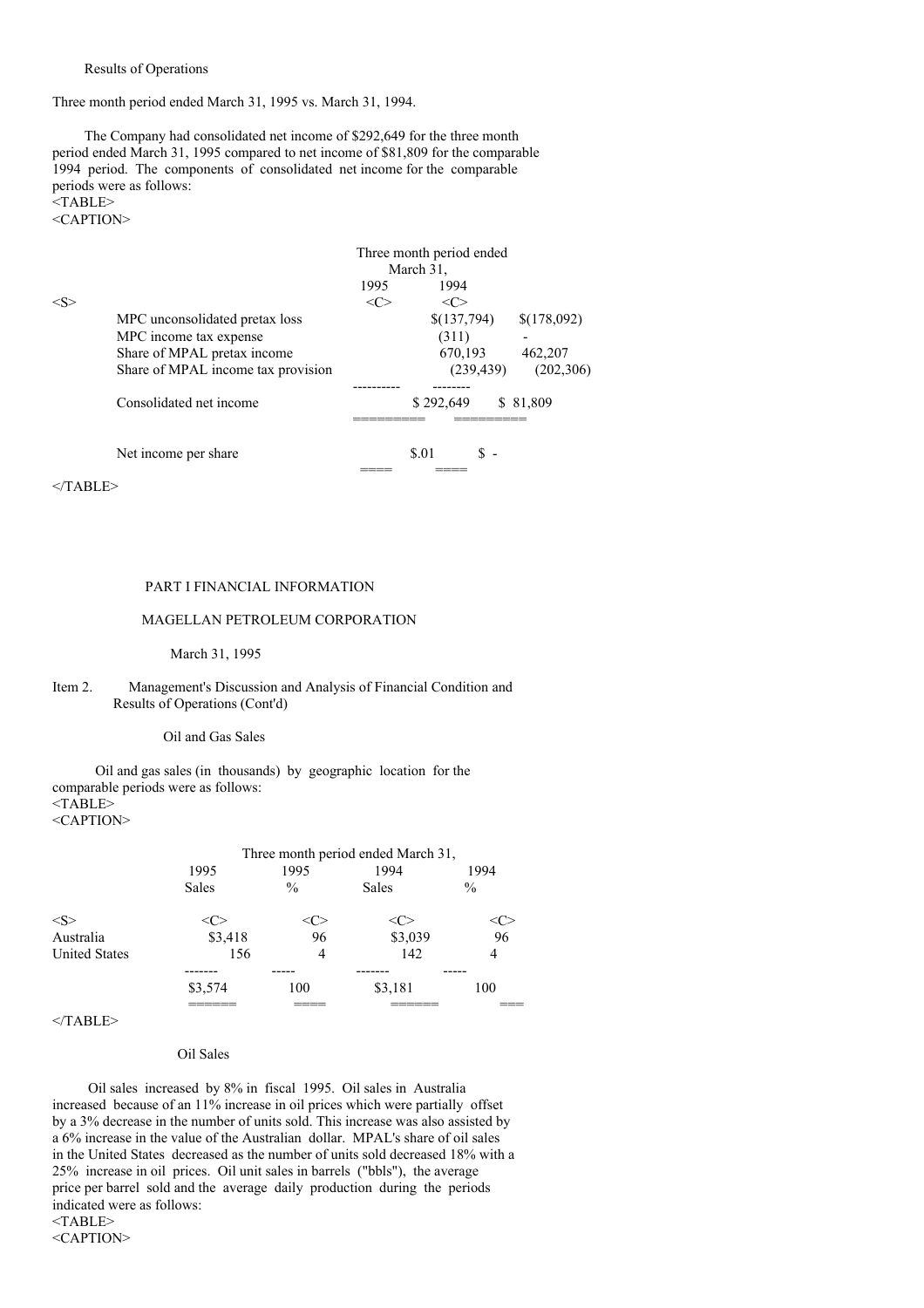|                                | Three month period ended March 31, |                                        |                                  |                                     |                     |                            |     |     |
|--------------------------------|------------------------------------|----------------------------------------|----------------------------------|-------------------------------------|---------------------|----------------------------|-----|-----|
|                                |                                    | 1995 Sales                             |                                  |                                     | 1994 Sales          |                            |     |     |
|                                | bbls                               | Average<br>price Production<br>per bbl | Average<br>Daily<br>bbl          | Average<br>price<br>bbls<br>per bbl | Average             | Daily<br>Production<br>bbl |     |     |
| < S ><br>Australia - Mereenie  | <<>                                | $\langle C \rangle$<br>83,896          | $\langle C \rangle$<br>A.\$24.05 | <<><br>915                          | $\langle C \rangle$ | <<><br>86,656 A.\$21.74    | 933 |     |
| United States - Navajo Venture |                                    |                                        | 9,164 U.S.\$17.49                | 98                                  | 11.125              | U.S.\$14.03                |     | 126 |
| $\langle$ TABLE>               |                                    |                                        |                                  |                                     |                     |                            |     |     |

PART I - FINANCIAL INFORMATION

### MAGELLAN PETROLEUM CORPORATION

March 31, 1995

### Item 2. Management's Discussion and Analysis of Financial Condition and Results of Operations (Cont'd)

Gas Sales

Gas sales increased 16%. Gas sales in Australia increased with a 5% increase in the volumes of gas sold, a 6% increase in the value of the Australian dollar and modest price increases. Total gas volumes are expected to continue at least at current levels in the short term. The volumes in billion cubic feet ("bcf"), (before deducting royalties), the average price of gas per thousand cubic feet ("mcf") sold and the average daily production during the periods indicated were as follows:

<TABLE> <CAPTION>

### Three month period ended March 31, 1995 Sales 1994 Sales

|                                                                             | bcf     | Price<br>per mcf | Average<br>Daily<br>Production | mmcf       | bcf     | Average<br>Daily<br>Price<br>per mcf | Production<br>mmcf   |             |
|-----------------------------------------------------------------------------|---------|------------------|--------------------------------|------------|---------|--------------------------------------|----------------------|-------------|
| $<\leq$                                                                     | <c></c> |                  |                                | <<>        | <c></c> |                                      |                      | <( ∵        |
| Australia:<br>Palm Valley<br>Alice Springs contract .268<br>Darwin contract |         | .664             | A.\$2.77<br>A.\$1.98           | 3.0<br>7.4 | .860    | .268                                 | A.\$2.70<br>A.\$1.97 | 2.4<br>10.3 |
| Mereenie                                                                    | .551    |                  | A.\$1.78                       | 6.1        | .284    |                                      | A.\$1.48             | 2.8         |
| Total                                                                       | 1.483   |                  | 16.5                           |            | 1.412   |                                      | 15.5                 |             |

 $<$ /TABLE>

Interest and other income

Interest and other income increased 140% in 1995. The increase is attributable to more funds invested at higher rates.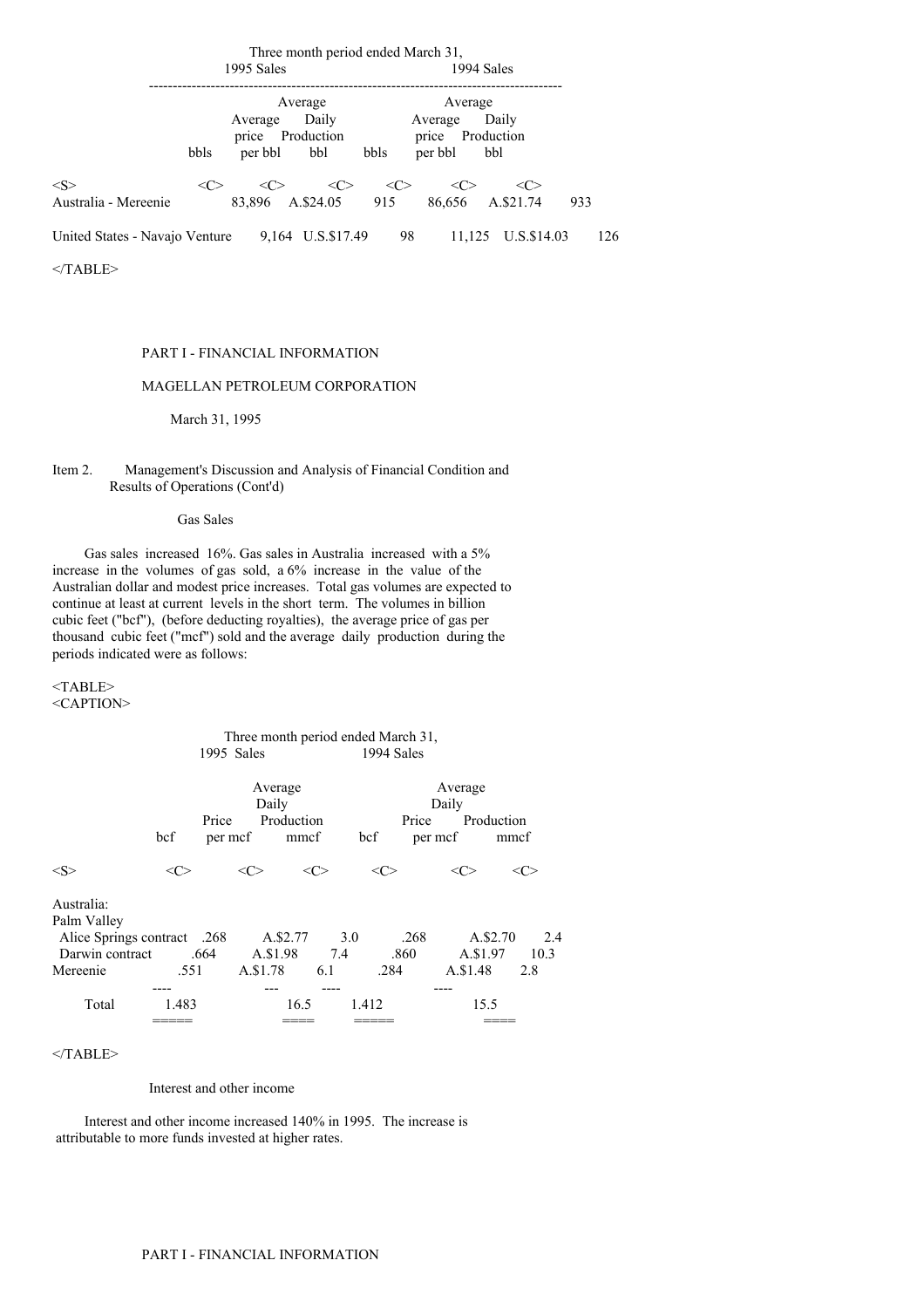### MAGELLAN PETROLEUM CORPORATION

#### March 31, 1995

### Item 2. Management's Discussion and Analysis of Financial Condition and Results of Operations (Cont'd)

#### Costs and Expenses

Production costs decreased 2%. The 2% decrease in Australia relates to a reduction in costs at Palm Valley. Production costs by geographic area and the relationship to oil and gas sales (in thousands) is as follows:  $<$ TABLE> <CAPTION>

|                      |            |               | Three month period ended March 31, |            |                |                              |
|----------------------|------------|---------------|------------------------------------|------------|----------------|------------------------------|
|                      | 1995       | 1995          | 1995                               | 1994       | 1994           | 1994                         |
|                      | Production | $\frac{0}{0}$ | $\frac{0}{0}$                      | Production | $\frac{0}{0}$  | $\frac{0}{0}$                |
|                      | costs      |               | total sales sales by country       | costs      |                | total sales sales by country |
| $\leq S$             |            |               |                                    | <( ∵       |                | <ো>                          |
| Australia            | \$895      | 25            | 26                                 | \$912      | 29             | 30                           |
| <b>United States</b> | 59         | $\mathcal{L}$ | 38                                 | 61         | $\mathfrak{D}$ | 43                           |
|                      |            |               |                                    |            |                |                              |
|                      | \$954      | 27            |                                    | \$973      | 31             |                              |
|                      |            |               |                                    |            |                |                              |

## $<$ /TABLE>

Salaries and employee benefits increased 72% primarily because of increased compensation costs in Australia and a 6%increase in the value of the Australian dollar.

Depreciation, depletion and amortization increased 13% in 1995. The costs in Australia increased because of the increase in the value of the Australian dollar and an increase in capitalized costs of oil and gas properties. The U.S. amounts have decreased because of an increase in the remaining oil and gas reserves. The following table is a summary of the depreciation, depletion and amortization expense (in thousands) by geographic area:  $<$ TABLE>

<CAPTION>

|                      | Three month period ended March 31, |       |            |  |  |
|----------------------|------------------------------------|-------|------------|--|--|
|                      | 1995                               | 1994  | $%$ Change |  |  |
|                      |                                    |       |            |  |  |
| Australia            | \$768                              | \$612 | 25         |  |  |
| <b>United States</b> | 236                                | 280   | (16)       |  |  |
|                      |                                    |       |            |  |  |
|                      | \$1,004                            | \$892 |            |  |  |
|                      |                                    |       |            |  |  |
|                      |                                    |       |            |  |  |

 $<$ /TABLE>

Auditing, accounting and legal services decreased 6% because of cost saving measures.

### PART I - FINANCIAL INFORMATION

## MAGELLAN PETROLEUM CORPORATION

#### March 31, 1995

### Item 2. Management's Discussion and Analysis of Financial Condition and Results of Operations (Cont'd)

Shareholder communications decreased 72% primarily because of a timing difference in the holding of the Annual Meeting of Stockholders between the two periods and cost savings measures.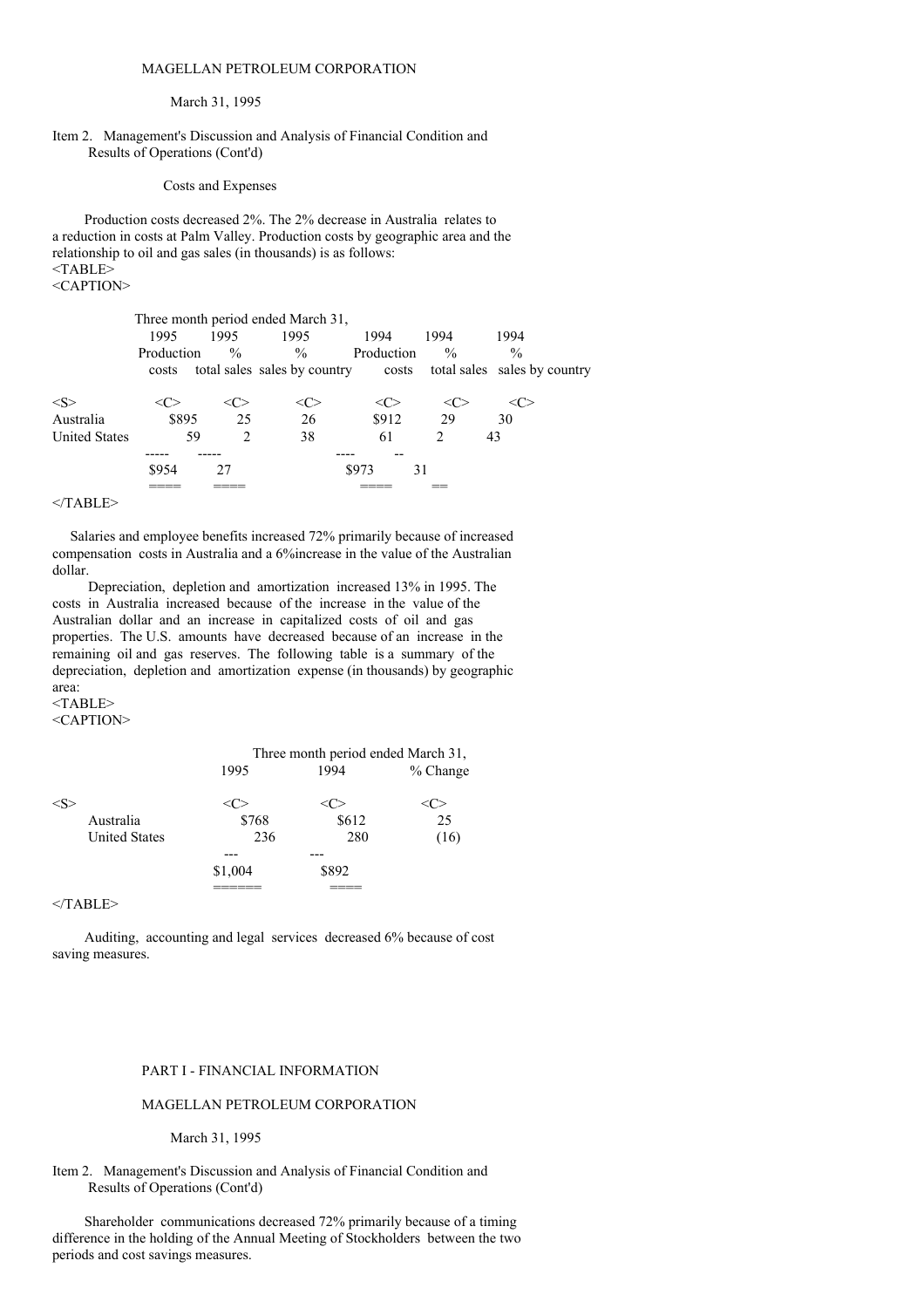Other expenses decreased 40% because MPAL was able to recover a greater portion of its overhead as operator of the Palm Valley Joint Venture.

Interest expense is the cost of maintaining MPC's and MPAL's lines of credit.

### Income Taxes

A reconciliation of the income tax provisions (in thousands) for the periods is as follows: <TABLE> <CAPTION>

|                                    | Three month period<br>ended December 31, |               |               |  |
|------------------------------------|------------------------------------------|---------------|---------------|--|
|                                    | 1995                                     | 1994          |               |  |
| < S >                              | <c></c>                                  | $<\!\!C\!\!>$ |               |  |
| Pretax consolidated income         |                                          | \$532         | \$284         |  |
| Losses not recognized:             |                                          |               |               |  |
| Company's U.S. operations          |                                          | 138           | 178           |  |
| MPAL's U.S. operations             |                                          | 91            | 149           |  |
| Permanent differences              |                                          | (34)          | $\mathcal{L}$ |  |
|                                    |                                          |               |               |  |
| Book taxable income                |                                          | \$727         | \$613         |  |
|                                    |                                          |               |               |  |
| Australian tax rate                |                                          | 33%           | 33%           |  |
|                                    |                                          |               |               |  |
| MPC income tax provision           |                                          | \$            | \$            |  |
| MPAL deferred income tax provision |                                          | 240           | 202           |  |
|                                    |                                          |               |               |  |
| Consolidated                       |                                          | \$240         | \$202         |  |
|                                    |                                          |               |               |  |

### $<$ /TABLE>

### Exchange Effect

The value of the Australian dollar relative to the U.S. dollar decreased to \$.7345 at March 31, 1995 compared to the value of \$.7756 at December 31, 1994. This resulted in a \$854,000 charge to the accumulated translation adjustments account for the three month period ended March 31, 1995. The average exchange rate used to translate MPAL's operations in Australia was \$.7483 for the quarter ended March 31, 1995, which is a 6% increase compared to the \$.7078 rate for the quarter ended March 31, 1994.

#### PART I - FINANCIAL INFORMATION

#### MAGELLAN PETROLEUM CORPORATION

#### March 31, 1995

### Item 2. Management's Discussion and Analysis of Financial Condition and Results of Operations (Cont'd)

Results of Operations

Nine month period ended March 31, 1995 vs. March 31, 1994.

The Company had consolidated income of \$258,071 for the nine month period ended March 31, 1995 compared to a net loss of \$496,436 for the comparable 1994 period. The components of consolidated net loss for the comparable periods were as follows: <TABLE>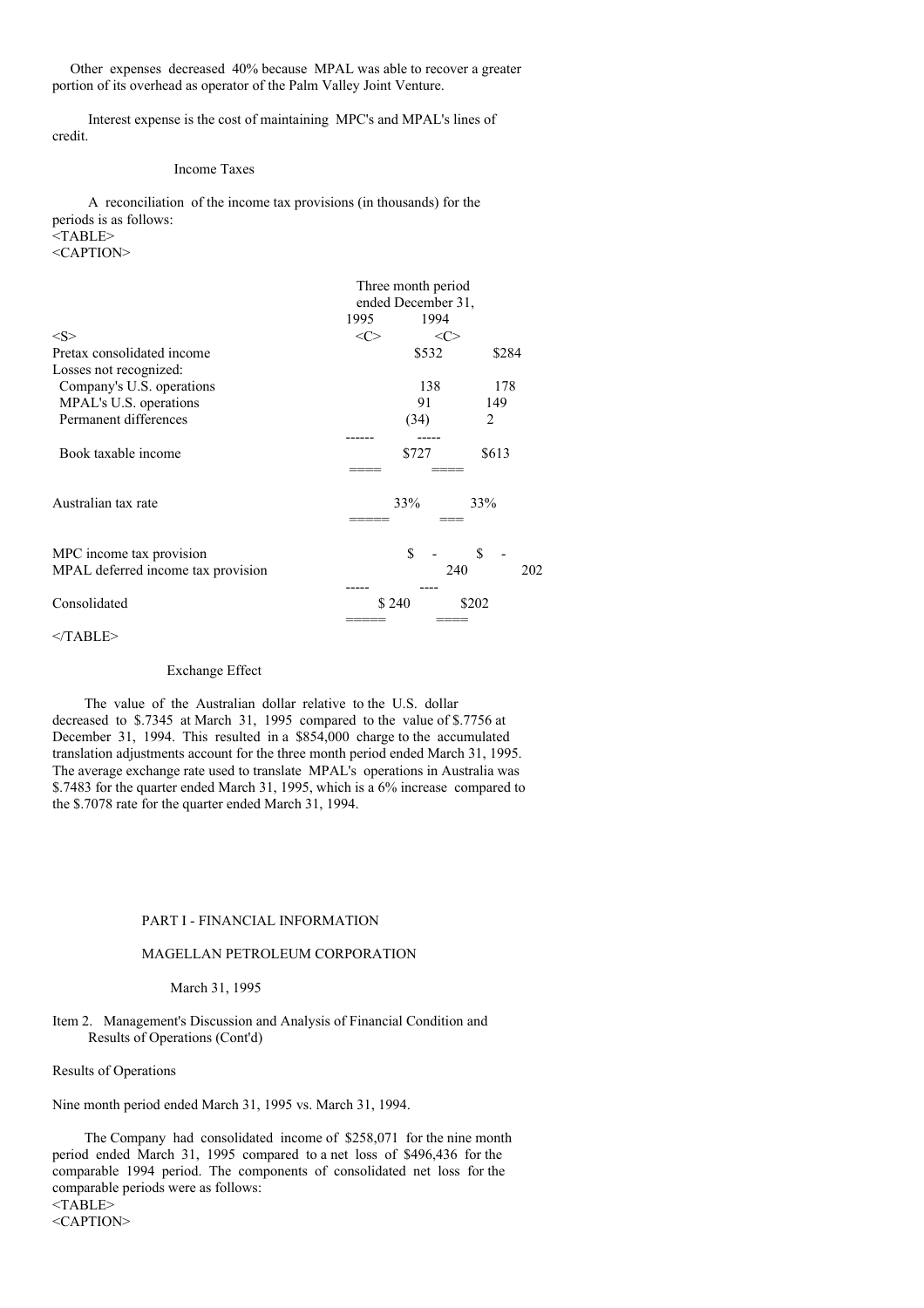|         |                                    |         | Nine month period ended<br>March 31, |                                 |
|---------|------------------------------------|---------|--------------------------------------|---------------------------------|
|         |                                    | 1995    | 1994                                 |                                 |
| $<\leq$ |                                    | <c></c> | <<>                                  |                                 |
|         | MPC unconsolidated pretax loss     |         |                                      | $$(691,115) \quad $(1,174,719)$ |
|         | MPC income tax expense             |         | (260, 409)                           | (222,900)                       |
|         | Share of MPAL pretax income        |         |                                      | 1,900,442 1,513,522             |
|         | Share of MPAL income tax provision |         | (690, 847)                           | (612, 339)                      |
|         |                                    |         |                                      |                                 |
|         | Consolidated net income (loss)     |         | \$258,071                            | \$ (496, 436)                   |
|         |                                    |         |                                      |                                 |
|         | Net income (loss) per share        |         | \$.01                                | \$(.02)                         |
|         |                                    |         |                                      |                                 |

### Oil and Gas Sales

Oil and gas sales (in thousands) by geographic location for the comparable periods were as follows:  $<$ TABLE $>$ <CAPTION>

Nine month period ended March 31,

|                       | 1995<br><b>Sales</b> | 1995<br>$\frac{0}{0}$ | 1994<br><b>Sales</b> | 1994<br>$\%$ |
|-----------------------|----------------------|-----------------------|----------------------|--------------|
| <s><br/>Australia</s> | \$9,744              | 95                    | \$8,844              | 94           |
| <b>United States</b>  | 478                  | 5                     | 530                  | 6            |
|                       |                      |                       |                      |              |
|                       | \$10,222             | 100                   | \$9,374              | 100          |
|                       |                      |                       |                      |              |

 $<$ /TABLE>

### PART I FINANCIAL INFORMATION

#### MAGELLAN PETROLEUM CORPORATION

#### March 31, 1995

### Item 2. Management's Discussion and Analysis of Financial Condition and Results of Operations (Cont'd)

### Oil Sales

Oil sales increased 2% in fiscal 1995. Oil sales in Australia increased 4% despite a 4% decrease in oil prices and a 1% decrease in the number of units sold because of a 10% increase in the value of the Australian dollar. MPAL's share of oil sales in the United States decreased 11% because the number of units sold decreased 22%, however, a 15% increase in oil prices partially offset this decline in sales. Oil unit sales in barrels ("bbls"), the average price per barrel sold and the average daily production during the periods indicated were as follows: <TABLE>

|                                |       |              | Nine month period ended March 31, |               |               |             |     |     |
|--------------------------------|-------|--------------|-----------------------------------|---------------|---------------|-------------|-----|-----|
|                                |       | 1995 Sales   |                                   |               | 1994 Sales    |             |     |     |
|                                |       | Average      |                                   | Average       |               |             |     |     |
|                                |       | Average      | Daily                             |               | Average       | Daily       |     |     |
|                                |       | price        | Production                        |               | price         | Production  |     |     |
|                                | bbls  | per bbl      | bbl                               | bbls          | per bbl       | bbl         |     |     |
| $<\!\!S\!\!>$                  | <( `> | $\langle$ C> | <<>                               | $<\!\!C\!\!>$ | <c></c>       | <c></c>     |     |     |
| Australia - Mereenie           |       | 241,139      | A.\$23.41                         | 880           | 243,944       | A.\$24.32   | 890 |     |
| United States - Navajo Venture |       | 28,359       | U.S.\$17.31                       |               | 104<br>36.359 | U.S.\$15.01 |     | 133 |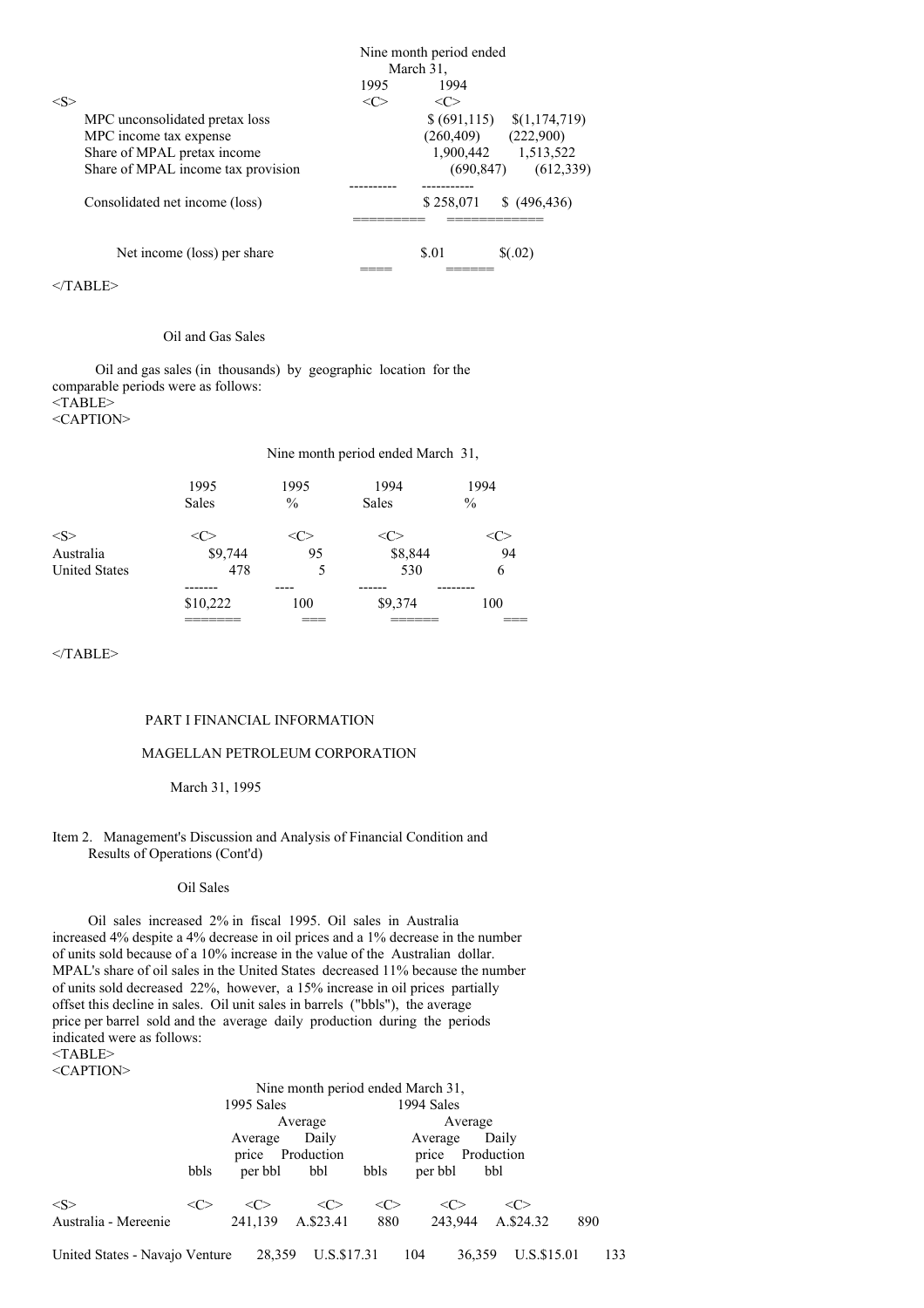#### Gas Sales

Gas sales increased 15%. Gas sales in Australia increased because of a 1% increase in the volumes of gas sold, a 10% increase in the value of the Australian dollar and modest price increases. Total gas volumes are expected to continue at least at current levels in the short term. The volumes in billion cubic feet ("bcf"), (before deducting royalties), the average price of gas per thousand cubic feet ("mcf") sold and the average daily production during the periods indicated were as follows: <TABLE>

#### <CAPTION>

Nine month period ended March 31,

|                                                          | 1995 Sales    |       |  |                                | 1994 Sales |       |                                                                |             |
|----------------------------------------------------------|---------------|-------|--|--------------------------------|------------|-------|----------------------------------------------------------------|-------------|
|                                                          | bcf           | Price |  | Average<br>Daily<br>Production |            | Daily | Average<br>Price Production<br>per mcf mmcf bcf per mcf mmcf   |             |
| $<\leq>$<br>Australia:                                   | $<\!\!C\!\!>$ | <<    |  | $\langle C \rangle$            | <<>        | <<>   | <c></c>                                                        |             |
| Palm Valley<br>Alice Springs contract<br>Darwin contract |               | 2.254 |  |                                |            |       | .767 A.\$2.75 2.8 .727 A.\$2.69<br>A.\$1.97 8.2 2.756 A.\$1.97 | 2.4<br>10.3 |
| Mereenie                                                 |               | 1.307 |  |                                |            |       | A.\$1.72 4.8 .785 A.\$1.40 2.8                                 |             |
| Total                                                    | 4.328         |       |  | 15.8                           | 4.268      |       | 15.5                                                           |             |

 $<$ /TABLE>

#### PART I - FINANCIAL INFORMATION

### MAGELLAN PETROLEUM CORPORATION

# March 31, 1995

### Item 2. Management's Discussion and Analysis of Financial Condition and Results of Operations (Cont'd)

#### Interest and other income

Interest and other income increased 35% in 1994. The increase is attributable to higher interest income with more funds invested at higher rates.

#### Costs and Expenses

Production costs decreased 3%. Australian costs were relatively unchanged. U.S. costs have declined because production decreased and field operations were scaled back during the current period. Production costs (in thousands) by geographic area and the relationship to oil and gas sales is as follows: <TABLE>

<CAPTION>

#### Nine period ended March 31,

|               | 1995       | 1995            | 1995                         | 1994       | 1994          | 1994                         |
|---------------|------------|-----------------|------------------------------|------------|---------------|------------------------------|
|               | Production | $\frac{0}{0}$   | $\frac{0}{0}$                | Production | $\frac{0}{0}$ | $\frac{0}{0}$                |
|               | costs      |                 | total sales sales by country | costs      |               | total sales sales by country |
| $<\!\!S\!\!>$ |            | $\langle$ C $>$ | $\langle C \rangle$          | <( '>      |               |                              |
| Australia     | \$2,582    | 25              | 26                           | \$2,571    | 27            | 29                           |
| United States | 138        |                 | 29                           | 220        |               |                              |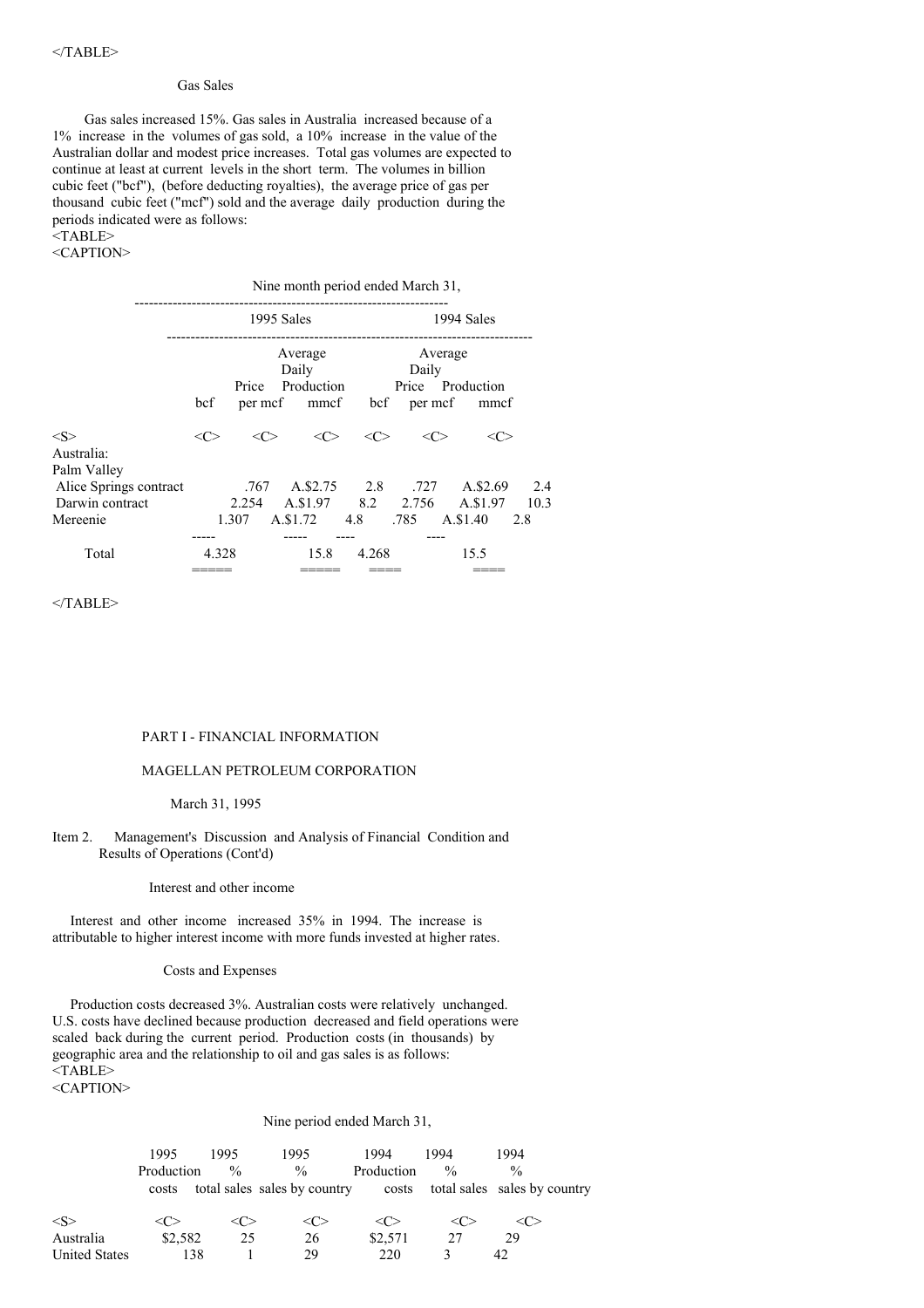| --------           | ----           | -------     | $- -$              |          |
|--------------------|----------------|-------------|--------------------|----------|
| \$2.               | - -            | 70 I<br>v., | v<br>◡             |          |
| _______<br>_______ | ____<br>______ |             | _______<br>_______ | __<br>-- |

Salaries and employee benefits increased 23% primarily because of a 10% increase in the value of the Australian dollar and an increase in compensation levels.

Depreciation, depletion and amortization increased 7% in 1995. The costs in Australia increased because of the 10% in the value of the Australian dollar and an increase in capitalized costs of oil and gas properties. The U.S. amounts have decreased because of an increase in the remaining oil and gas reserves. The following table is a summary of the depreciation, depletion and amortization expense (in thousands) by geographic area:  $<$ TABLE>

<CAPTION>

|                                    | Nine month period ended March 31, |         |  |
|------------------------------------|-----------------------------------|---------|--|
|                                    | 1995                              | 1994    |  |
|                                    |                                   |         |  |
| Australia                          | \$2,155                           | \$1,755 |  |
| <b>United States</b>               | 621                               | 845     |  |
|                                    |                                   |         |  |
|                                    | \$2,776                           | \$2,600 |  |
|                                    |                                   |         |  |
| $\sim$ $\sim$ $\sim$ $\sim$ $\sim$ |                                   |         |  |

 $<$ /TABLE>

# PART I - FINANCIAL INFORMATION

# MAGELLAN PETROLEUM CORPORATION

March 31, 1995

# Item 2. Management's Discussion and Analysis of Financial Condition and Results of Operations (Cont'd)

Shareholder communications decreased 8% primarily because of cost saving measures.

Other expenses decreased 13% because MPAL was able to recover a greater portion of its overhead as operator of the Palm Valley Joint Venture.

Interest expense is the cost of maintaining MPC's and MPAL's lines of credit.

Expenses related to Sagasco tender offer and litigation were all reimbursed under the Company's D&O insurance policy during the first quarter of fiscal 1995. All the U.S. related litigation has been terminated.

#### Income Taxes

A reconciliation of the income tax provisions (in thousands) for the periods is as follows: <TABLE>

|                            | Nine month period<br>ended March 31, |         |         |     |
|----------------------------|--------------------------------------|---------|---------|-----|
|                            | 1995                                 | 1994    |         |     |
| $<\!\!S\!\!>$              |                                      | <∈      |         |     |
| Pretax consolidated income |                                      | \$1,209 |         | 339 |
| Losses not recognized:     |                                      |         |         |     |
| MPC's U.S. operations      |                                      | 691     | 1,175   |     |
| MPAL's U.S. operations     |                                      | 193     | 307     |     |
| Permanent differences      |                                      |         | 34      |     |
|                            |                                      |         |         |     |
| Book taxable income        |                                      | \$2,094 | \$1,855 |     |
|                            |                                      |         |         |     |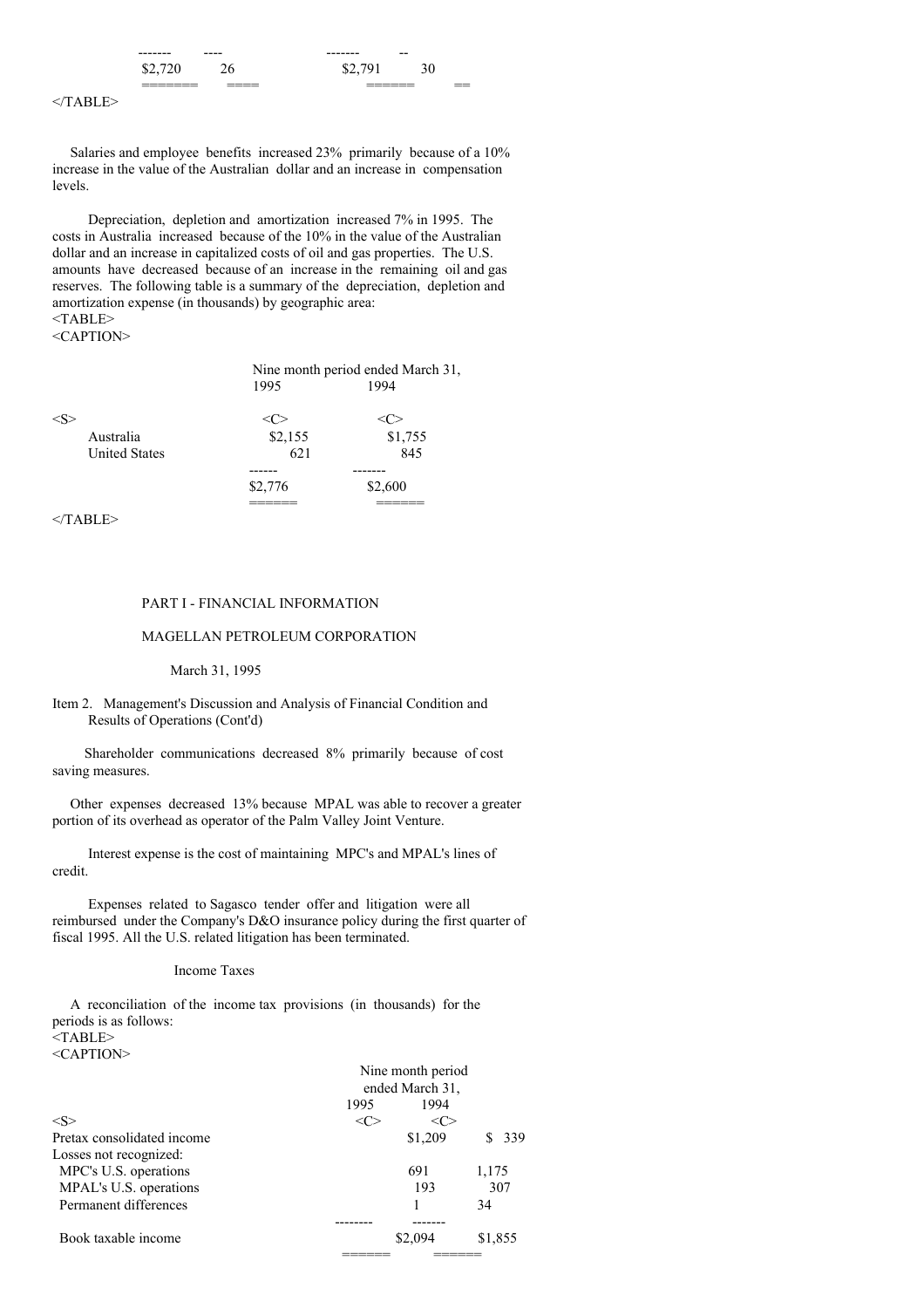| Australian tax rate                                            | 33%   |              | 33%           |
|----------------------------------------------------------------|-------|--------------|---------------|
|                                                                |       |              |               |
| MPC income tax provision<br>MPAL deferred income tax provision |       | \$260<br>691 | \$ 223<br>612 |
|                                                                |       |              |               |
| Consolidated                                                   | \$951 |              | \$ 835        |
|                                                                |       |              |               |

#### PART I - FINANCIAL INFORMATION

# MAGELLAN PETROLEUM CORPORATION

#### March 31, 1995

### Item 2. Management's Discussion and Analysis of Financial Condition and Results of Operations (Cont'd)

### Exchange Effect

The value of the Australian dollar relative to the U.S. dollar increased to \$.7345 at March 31, 1995 compared to the value of \$.7287 at June 30, 1994. This resulted in a \$212,000 credit to the accumulated translation adjustments account for the nine month period ended March 31, 1995. The 1% increase in the value of the Australian dollar increased the reported asset and liability amounts in the balance sheet at March 31, 1995 from the June 30, 1994 amounts. The average exchange rate used to translate MPAL's operations in Australia was \$.7477 for the nine months ended March 31, 1995, which is a 10% increase compared to the \$.6813 rate for the March 31, 1994 period.

### PART II - OTHER INFORMATION

### MAGELLAN PETROLEUM CORPORATION

#### March 31, 1995

Item 4. Submission of Matters to a Vote of Security Holders.

(a) On January 13, 1995, the Company held its Annual Meeting of Stockholders.

(b) Directors Walter McCann and C. Dean Reasoner were reelected for additional three year terms. Directors Dennis D. Benbow, Benjamin W. Heath, G. Gordon Gibson and James R. Joyce continued in office.

(c) 1. The stockholder proposal to amend Article Twelfth was not approved. The proposal was not approved because any matter to be voted upon at any meeting must be approved, not only by a majority of the shares voted at such meeting, but also by a majority of the stockholders present in person or by proxy and entitled to vote. The vote was as follows:

|         | Number of<br><b>Shares Voted</b> | Number of<br>Shareholders Voting |
|---------|----------------------------------|----------------------------------|
| For     | 5,290,896                        | 1,348                            |
| Against | 4,590,141                        | 2,364                            |
| Abstain | 349,066                          | 165                              |

2. The stockholder proposal for a stock repurchase program was not approved. The proposal was not approved because any matter to be voted upon at any meeting must be approved, not only by a majority of the shares voted at such meeting, but also by a majority of the stockholders present in person or by proxy and entitled to vote. The vote was as follows: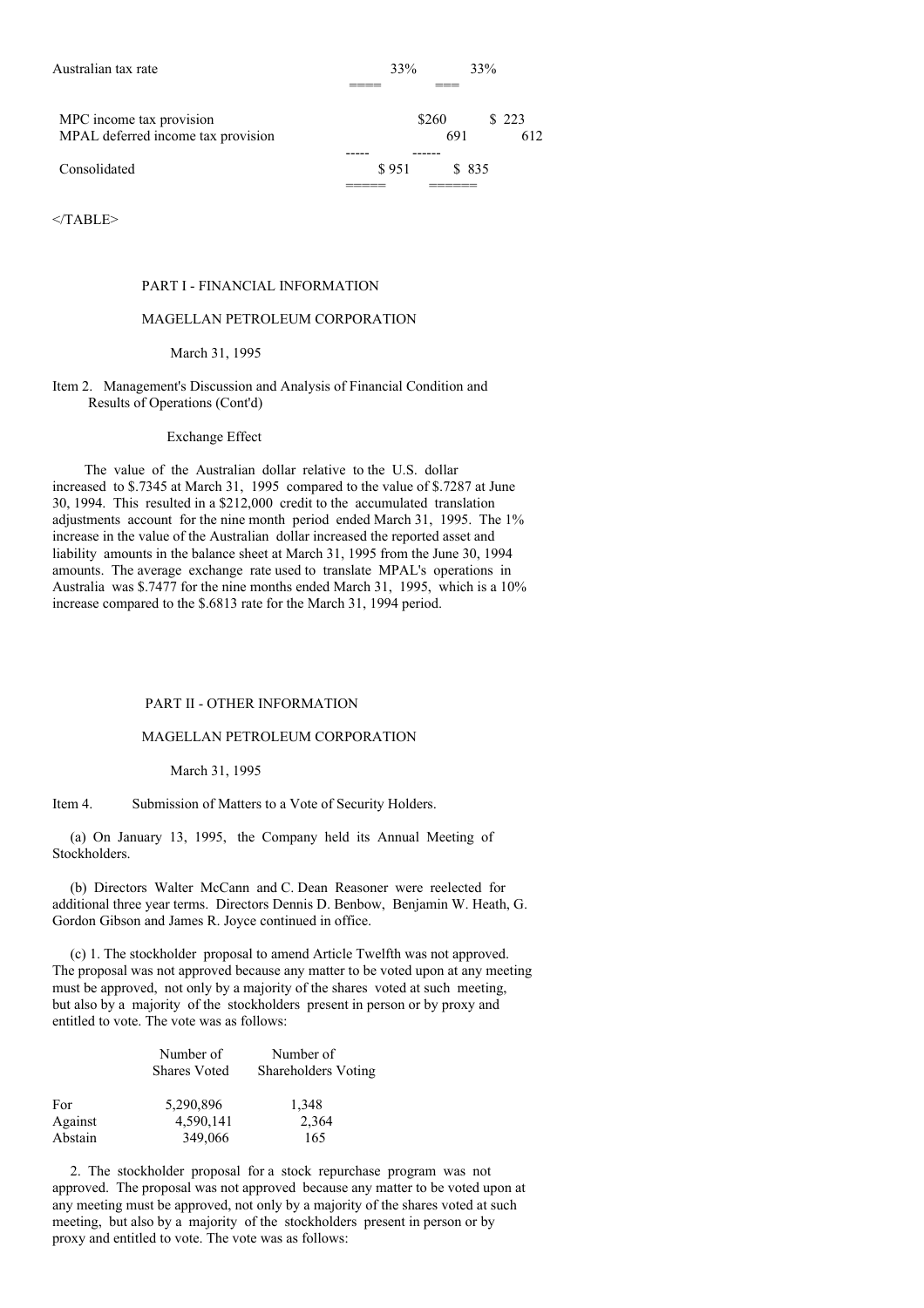Number of Number of Shares Voted Shareholders Voting

| For     | 5,696,941 | 1.406 |
|---------|-----------|-------|
| Against | 4,240,780 | 2,310 |
| Abstain | 292,382   | 161   |

### PART II OTHER INFORMATION

### MAGELLAN PETROLEUM CORPORATION

#### March 31, 1995

#### Item 4. Submission of Matters to a Vote of Security Holders (Cont'd).

(c) 3. The stockholder proposal to amend the stock option plan was not approved. The proposal was not approved because any matter to be voted upon at any meeting must be approved, not only by a majority of the shares voted at such meeting, but also by a majority of the stockholders present in person or by proxy and entitled to vote. The vote was as follows:

|         | Number of           | Number of           |
|---------|---------------------|---------------------|
|         | <b>Shares Voted</b> | Shareholders Voting |
| For     | 5,572,858           | 1,443               |
| Against | 4,418,023           | 2,276               |
| Abstain | 239,222             | 158                 |

Item 5. Other Information.

The gas and liquids treatment plant upgrade at the Mereenie field is now fully operational and the plant is scheduled to be officially commissioned on May 29, 1995. The plant is expected to increase the daily oil production by approximately 100 bpd.

On April 25, 1995, MPC and MPAL commenced an initial three well exploration drilling program on its acreage in Baca County, Colorado. MPC and MPAL had a 9% and a 79% net working interest, respectively in 70,000 net acres with 25 prospects that have been identified.

On May 10, 1995, the Australian government issued the budget for 1995/1996 fiscal year which includes a proposal to increase the corporate income tax rate from 33% to 36%.

Item 6. Exhibits and Reports on Form 8-K

On January 18, 1995, the Company filed Form 8-K to announce that the Board of Directors authorized the open market repurchase of up to 200,000 shares of the Company's common stock.

# SIGNATURES

Pursuant to the requirements of the Securities Exchange Act of 1934, the registrant has duly caused this report to be signed on its behalf by the undersigned thereunto duly authorized:

# MAGELLAN PETROLEUM CORPORATION Registrant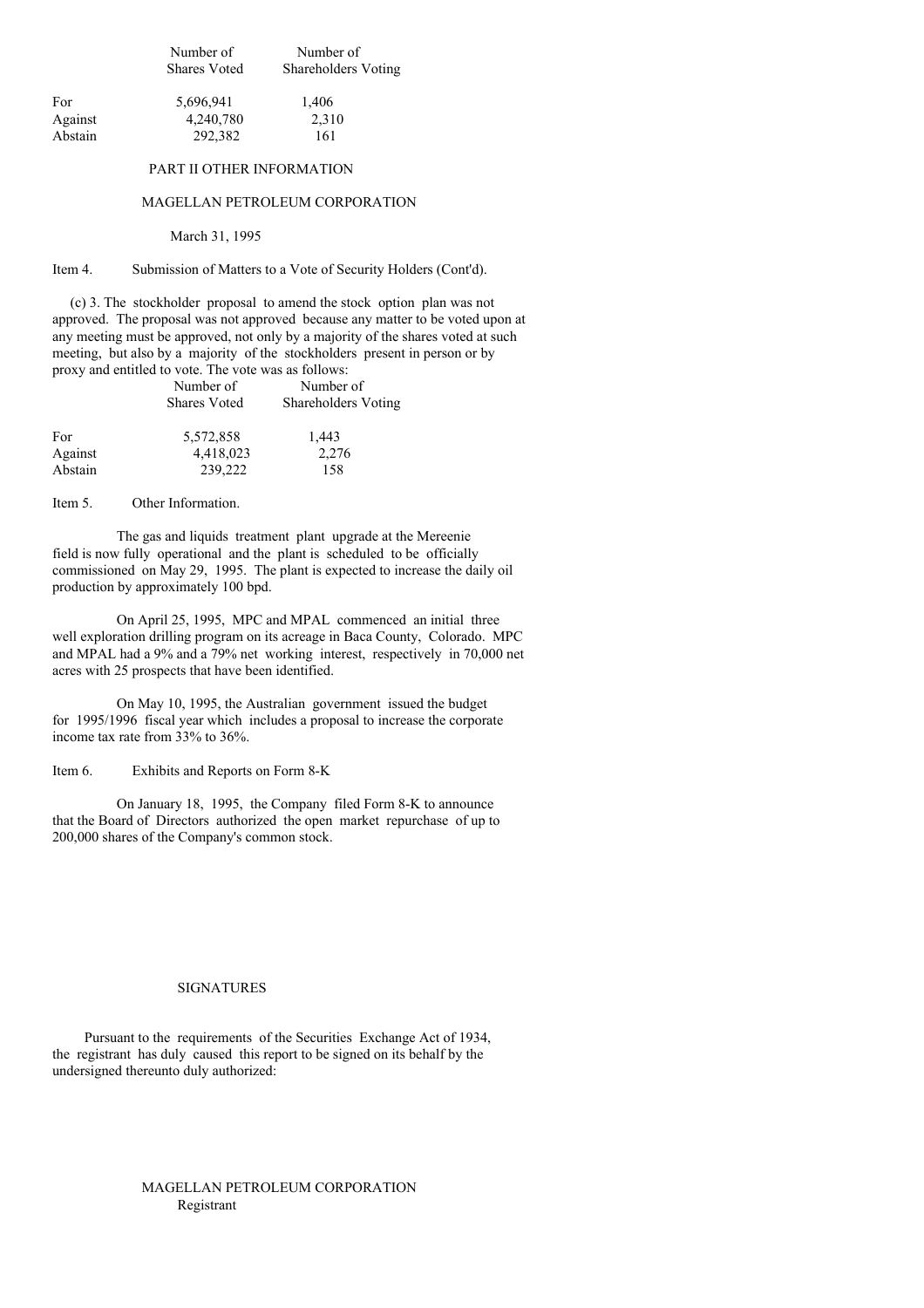Date: May 12, 1995 By /s/ James R. Joyce

--------------------- James R. Joyce, President and Chief Financial and Accounting Officer